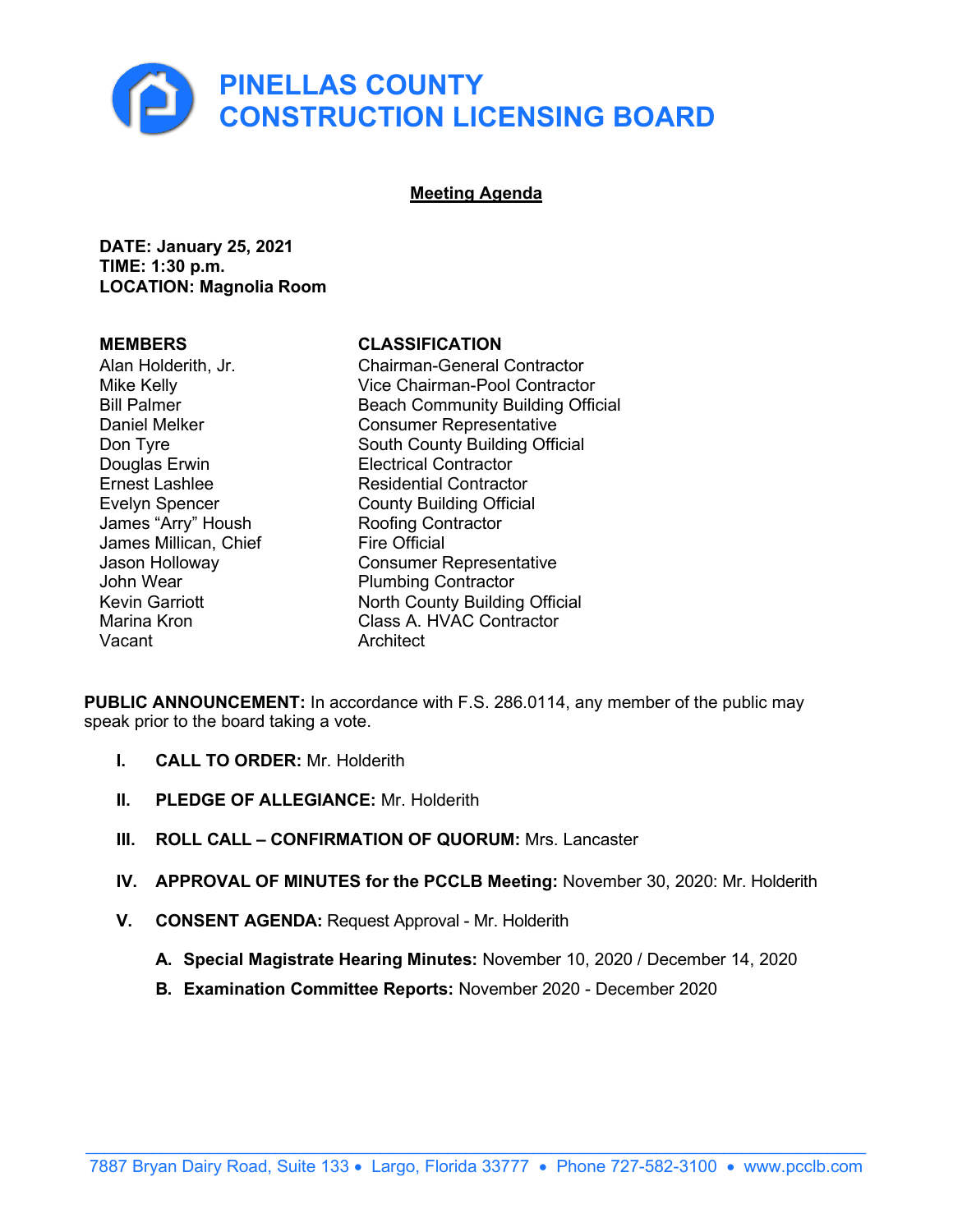

#### **VI. PUBLIC HEARINGS:**

ADMINISTER OATH (all individuals wishing to present testimony): Mr. Holderith

#### **A. Local Technical Amendment: City of St. Petersburg:** Ms. Abernethy

Recommendation for Approval from the Board of Adjustment and Appeals for the Florida Building Code: Michael McCarthy

#### **VII. REGULAR AGENDA:**

Contains items to be discussed individually, but do not have a public hearing (all parties have been properly notified of hearings unless otherwise noted)

**A. Abbey Khdair:** Expired Permits cases continued from November 30, 2020 - All permits have been closed and all violations have been rescinded by the Building Department: Mrs. Lancaster

> Case No. EP20-11190 - Permit expired on September 5, 2019 Case No. EP20-11191 - Permit expired on September 5, 2019 Case No. EP20-11192 - Permit expired on September 5, 2019 Case No. EP20-11193 - Permit expired on September 5, 2019 Case No. EP20-11194 - Permit expired on September 5, 2019 Case No. EP20-11195 - Permit expired on September 5, 2019 Case No. EP20-11196 - Permit expired on September 5, 2019 Case No. EP20-11197 - Permit expired on September 5, 2019 Case No. EP20-11198 - Permit expired on September 5, 2019 Case No. EP20-11199 - Permit expired on September 5, 2019

#### **B. Classification change:** Mrs. Krickovic

1) C-10365 Mr. Arnold M. Grodotz of Above All Caulking & Waterproofing Inc licensed since 11/03/2008, last renewed 08/25/2020.

Mr. Grodotz is licensed in the Decking, Caulking & Waterproofing classification which was to be retired. It is recommended to reclassify Mr. Grodotz's license in the Painting Specialty without examination and that the Decking, Caulking & Waterproofing classification be retired, both effective February 1, 2021.